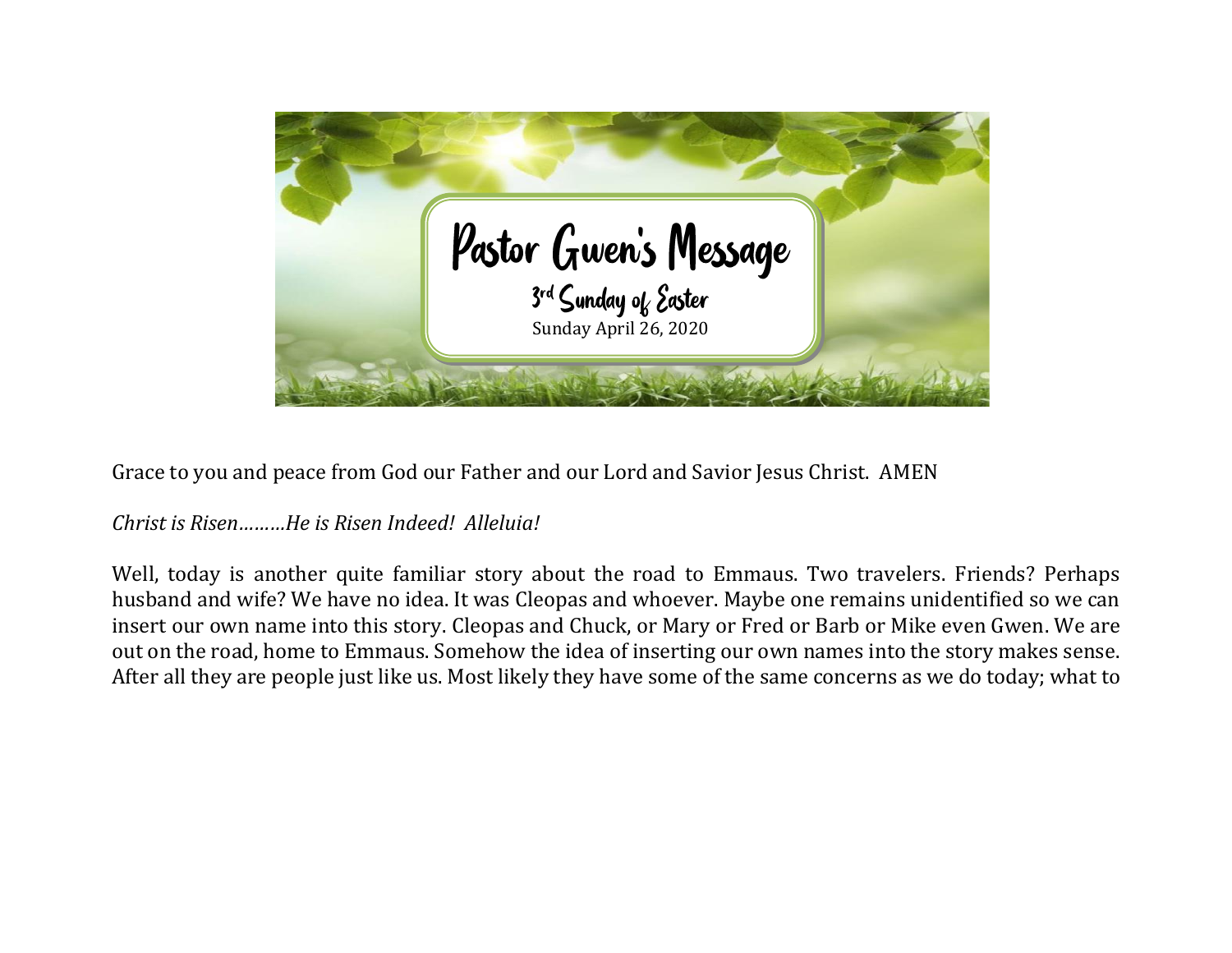have for dinner, staying out of trouble, keeping up with the times and keeping their chins up in the face of dashed hope and shattered dreams. Just like us.

They were also religious folks, just like us. They were in Jerusalem to celebrate Passover and where now on their way home. It was a walk they had done many times before. A tradition if you will.

And this Holy week was like no other. Palm branches lined the streets as the teacher from Nazareth, Jesus came into the city. The crowds were enormous. So much was happening in the space of a few short days. But it ended in horror, as they watched Jesus died on the cross. He was buried and some rumors floated around that he was alive again. And so they walk back to home, to Emmaus with aching hearts talking about how they really thought Jesus was the one that God sent to spare them from the Romans. The long awaited Messiah was no longer.

And then a mysterious stranger walks beside them and nudges his way into their conversation. Cleopas and his traveling companion tell the intruder what is bothering them. And the stranger seems to know nothing of what has happened in Jerusalem. Odd. How could that be? The end of Jesus was certainly the talk of the town. And they tell the stranger that their hope had been dashed, because that Jesus was the long awaited Savior and Redeemer.

Of course we all know that the mysterious intruder during the walk was Jesus, but he did not let himself be known to Cleopas and friend. And so Jesus launches into a virtual Bible lesson. He tells the pair that Scripture does not promise just a messiah, but rather a messiah who must be killed before he can enter into glory. Then Jesus presents this messiah as central to the entire Bible, central to all that the prophets had told them. Cleopas and his companion listen to this stranger. The Scriptures were opened up to them, we hear in our Luke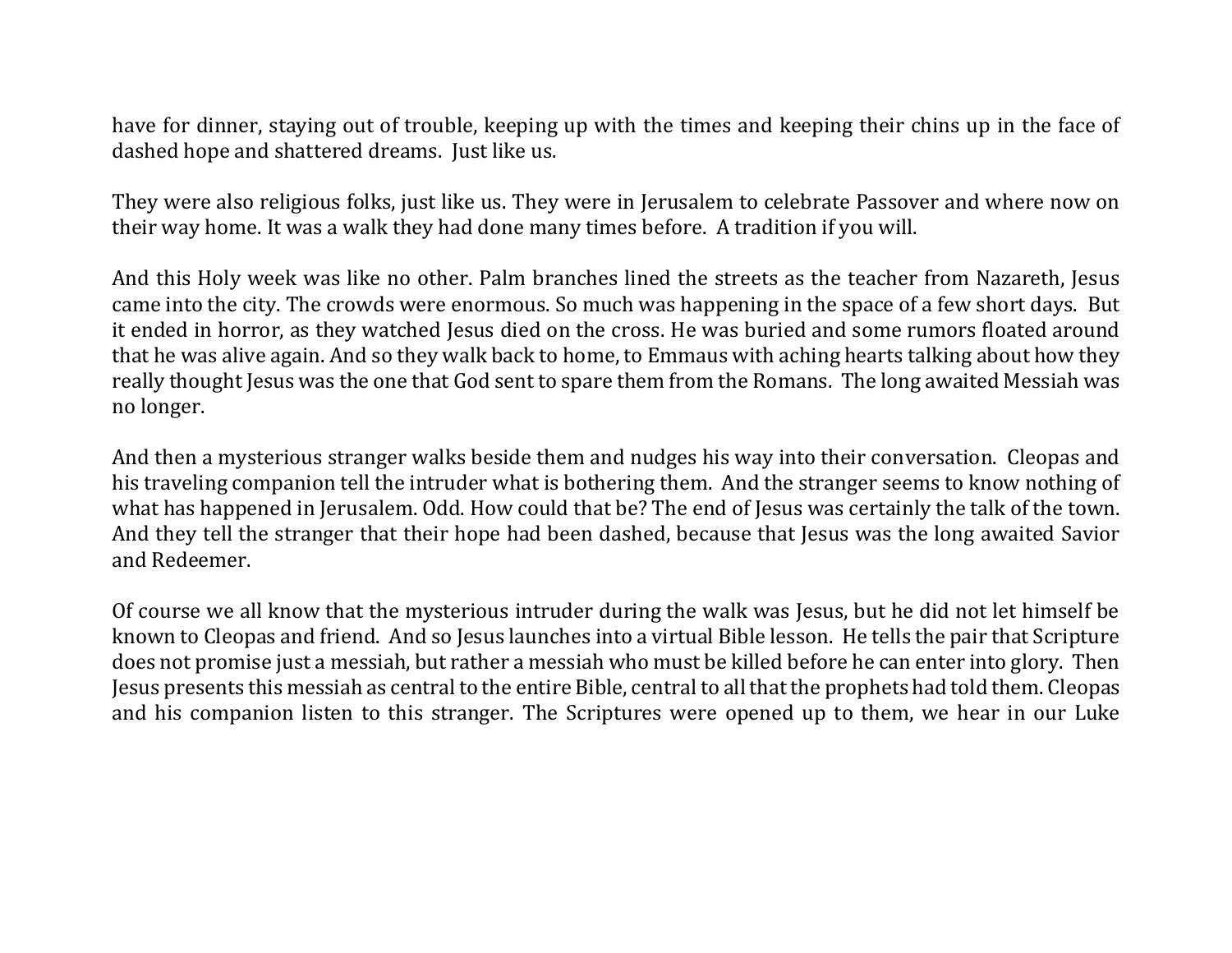reading. Their eyes were then opened up as well and they saw Jesus as the risen Savior, known to them also in the breaking of the bread.

Have you ever walked the road to Emmaus? I know that I have and not only once. No, not near Jerusalem when Jesus was crucified but yet other things can shatter our faith, break our hope and make us question God's love. Could our current situation with COVID 19 do that? You bet it can. I cannot tell you how many times in the past weeks I have been asked why does God let this virus happen? Where is God's healing power in New Your City where 7 to 800 people are dying daily? Each of us, I presume has asked that kind of question at some point in their lives. And many are questioning today; why now, why this virus, why, why, why. We walk in tears. We play the woe is me game and become cynical, and then something happens. Jesus walks beside us too! He appears just when we need him most. And how often have we not recognized him, just like Cleopas?

God is always close enough to hear our fears, to feel our grief. But more is going on in this story. I feel like the Road to Emmaus was also about how we go on with life after the resurrection. Jesus did die on the cross. He died for us to graciously give us forgiveness, life abundant and eternal life. And he came to the two travelers on the road to Emmaus. Jesus came alive to them. And then as the story continues, they go back to Jerusalem and tell the disciples that they had seen Jesus alive. "The Lord has risen indeed." Important thing happened here.

They went and told the disciples that Christ had risen. This telling is as much a tradition as replying, "He is Risen Indeed" to my "Christ is Risen" proclamation. Yes a tradition or command had begun here on the Road to Emmaus, to tell everyone about Jesus. People who knew the truth about Jesus were excited to tell those who did not know. And folks those are our marching orders today too! Even though this COVID 19 is affecting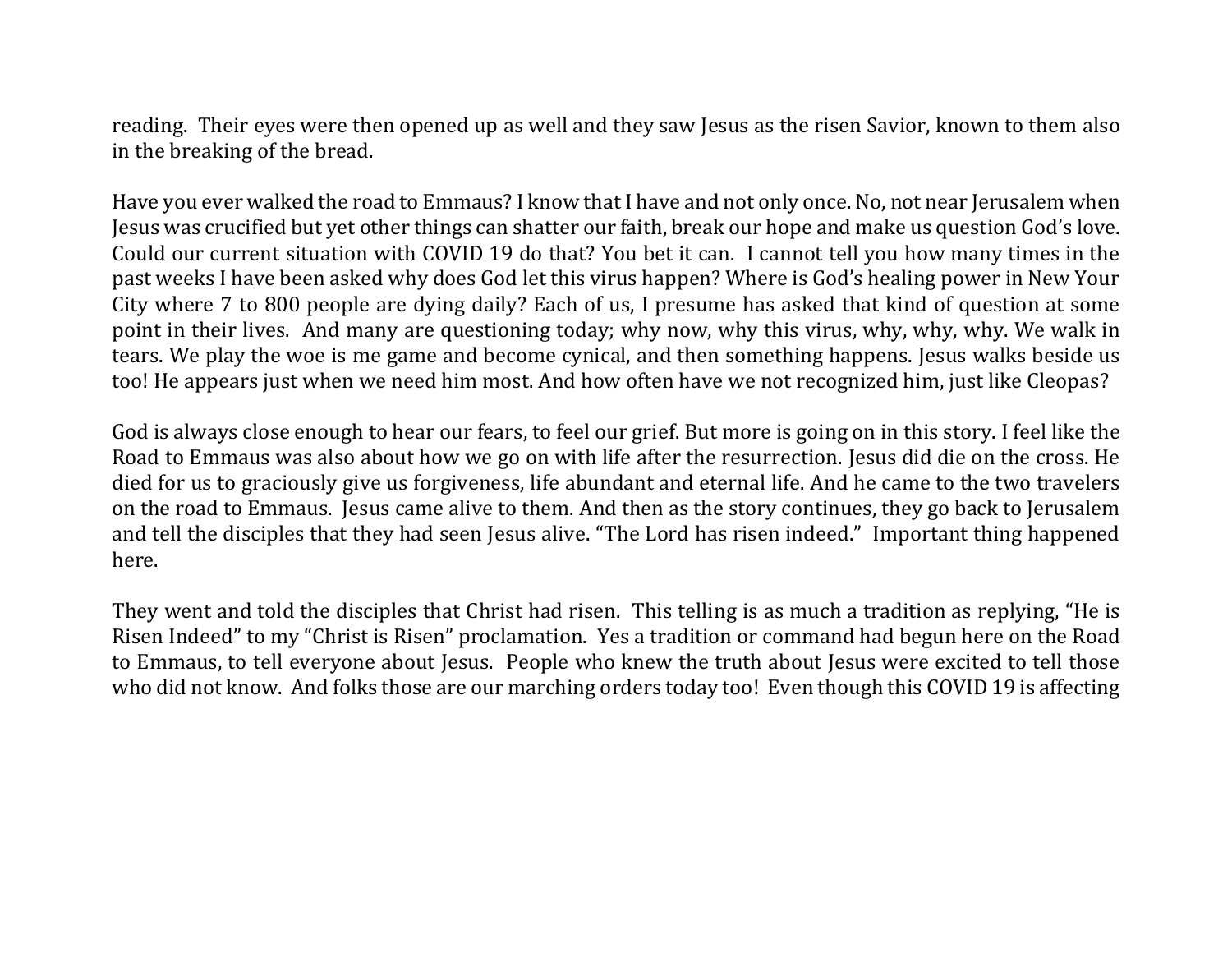our way of life, we walk each day with Jesus close at our side. Our faith in Him is what gets us through each new day. And that is something special that we can share with others.

I read a story by Pastor Steve Molin this week that is quite fitting. I think it struck me since I have a bit of perspective on being in seminary and what students go through.

In a small Catholic seminary, the dean asked a first year student to preach one day in chapel. This novice worked all night on a sermon, but still came up empty. At the appropriate time, he stood in the pulpit, looked out over his brothers and said, "Do you know what I am going to say?" They all shook their heads "no" and he said, "Neither do I, the service has ended, go in peace."

Well, the dean was angry and told the student, "You will preach again tomorrow and you had better have a sermon." Again, the novice stayed up all night, but still no sermon. When he stood in the pulpit, he asked, "Do you know what I am going to say?" All the students nodded "yes" so the preacher said, "Then there is no need for me to tell you. The service has ended go in peace."

Now, the dean was livid. "Son, you have one more chance. Preach the gospel tomorrow or you will be expelled from the seminary." Again he worked all night and the next morning stood before his classmates and asked, "Do you know what I am going to say?" Half of them nodded "yes" while the other half shook their heads, "no". The novice said, Those who know, tell those who don't know. The service has ended, go in peace."

This time the dean just smiled. He walked up to the student preacher, put his arm around his shoulders and said, "Hmmmmmmm….. Those who know, tell those who don't know? Today, the gospel has been proclaimed. So go in peace."

And that is it. That is the tradition that began on the road to Emmaus on that first Easter night. Those like Cleopas who knew Jesus was alive felt compelled to tell everyone they meet this good news. And that is the tradition of Christianity. The good news is shared one person to another, one at a time. Yes, we have preachers